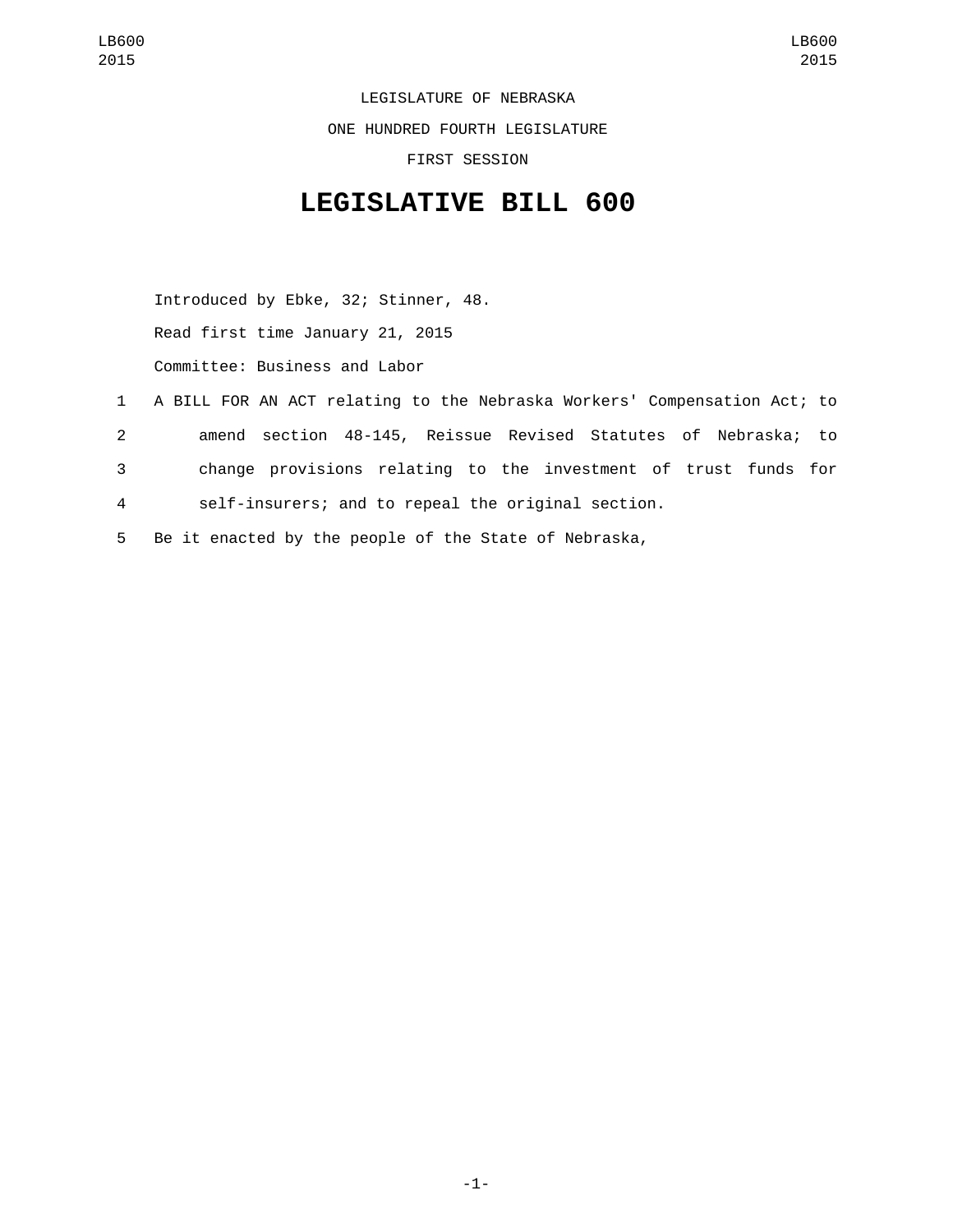Section 1. Section 48-145, Reissue Revised Statutes of Nebraska, is 2 amended to read:

 48-145 To secure the payment of compensation under the Nebraska Workers' Compensation Act:4

 (1) Every employer in the occupations described in section 48-106, except the State of Nebraska and any governmental agency created by the state, shall either (a) insure and keep insured its liability under such act in some corporation, association, or organization authorized and licensed to transact the business of workers' compensation insurance in this state, (b) in the case of an employer who is a lessor of one or more commercial vehicles leased to a self-insured motor carrier, be a party to an effective agreement with the self-insured motor carrier under section 48-115.02, (c) be a member of a risk management pool authorized and providing group self-insurance of workers' compensation liability pursuant to the Intergovernmental Risk Management Act, or (d) with approval of the Nebraska Workers' Compensation Court, self-insure its 17 workers' compensation liability.

 An employer seeking approval to self-insure shall make application to the compensation court in the form and manner as the compensation court may prescribe, meet such minimum standards as the compensation court shall adopt and promulgate by rule and regulation, and furnish to the compensation court satisfactory proof of financial ability to pay direct the compensation in the amount and manner when due as provided for in the Nebraska Workers' Compensation Act. Approval is valid for the period prescribed by the compensation court unless earlier revoked pursuant to this subdivision or subsection (1) of section 48-146.02. Notwithstanding subdivision (1)(d) of this section, a professional employer organization shall not be eligible to self-insure its workers' compensation liability. The compensation court may by rule and regulation require the deposit of an acceptable security, indemnity, trust, or bond to secure the payment of compensation liabilities as they are incurred.

-2-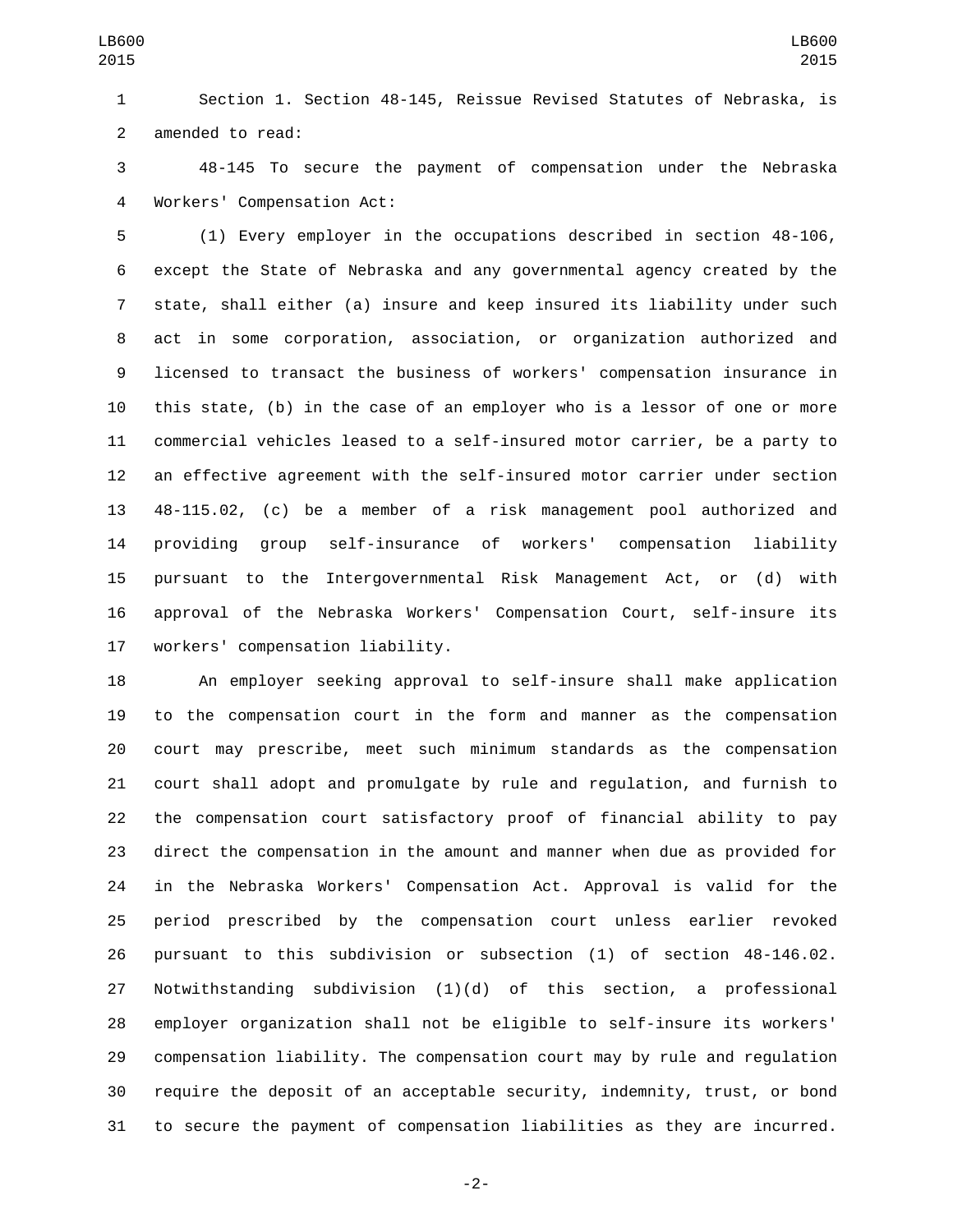The agreement or document creating a trust for use under this section shall contain a provision that the trust may only be terminated upon the consent and approval of the compensation court. Any beneficial interest in the trust principal shall be only for the benefit of the past or present employees of the self-insurer and any persons to whom the self- insurer has agreed to pay benefits under subdivision (11) of section 48-115 and section 48-115.02. Any limitation on the termination of a trust and all other restrictions on the ownership or transfer of beneficial interest in the trust assets contained in such agreement or document creating the trust shall be enforceable, except that any limitation or restriction shall be enforceable only if authorized and approved by the compensation court and specifically delineated in the agreement or document. The trustee of any trust created to satisfy the 14 requirements of this section may invest funds held in trust in the same manner authorized for insurers under the Insurers Investment Act.

 Notwithstanding any other provision of the Nebraska Workers' Compensation Act, a three-judge panel of the compensation court may, after notice and hearing, revoke approval as a self-insurer if it finds that the financial condition of the self-insurer or the failure of the self-insurer to comply with an obligation under the act poses a serious threat to the public health, safety, or welfare. The Attorney General, when requested by the administrator of the compensation court, may file a motion pursuant to section 48-162.03 for an order directing a self- insurer to appear before a three-judge panel of the compensation court and show cause as to why the panel should not revoke approval as a self- insurer pursuant to this subdivision. The Attorney General shall be considered a party for purposes of such motion. The Attorney General may appear before the three-judge panel and present evidence that the financial condition of the self-insurer or the failure of the self- insurer to comply with an obligation under the act poses a serious threat to the public health, safety, or welfare. The presiding judge shall rule

-3-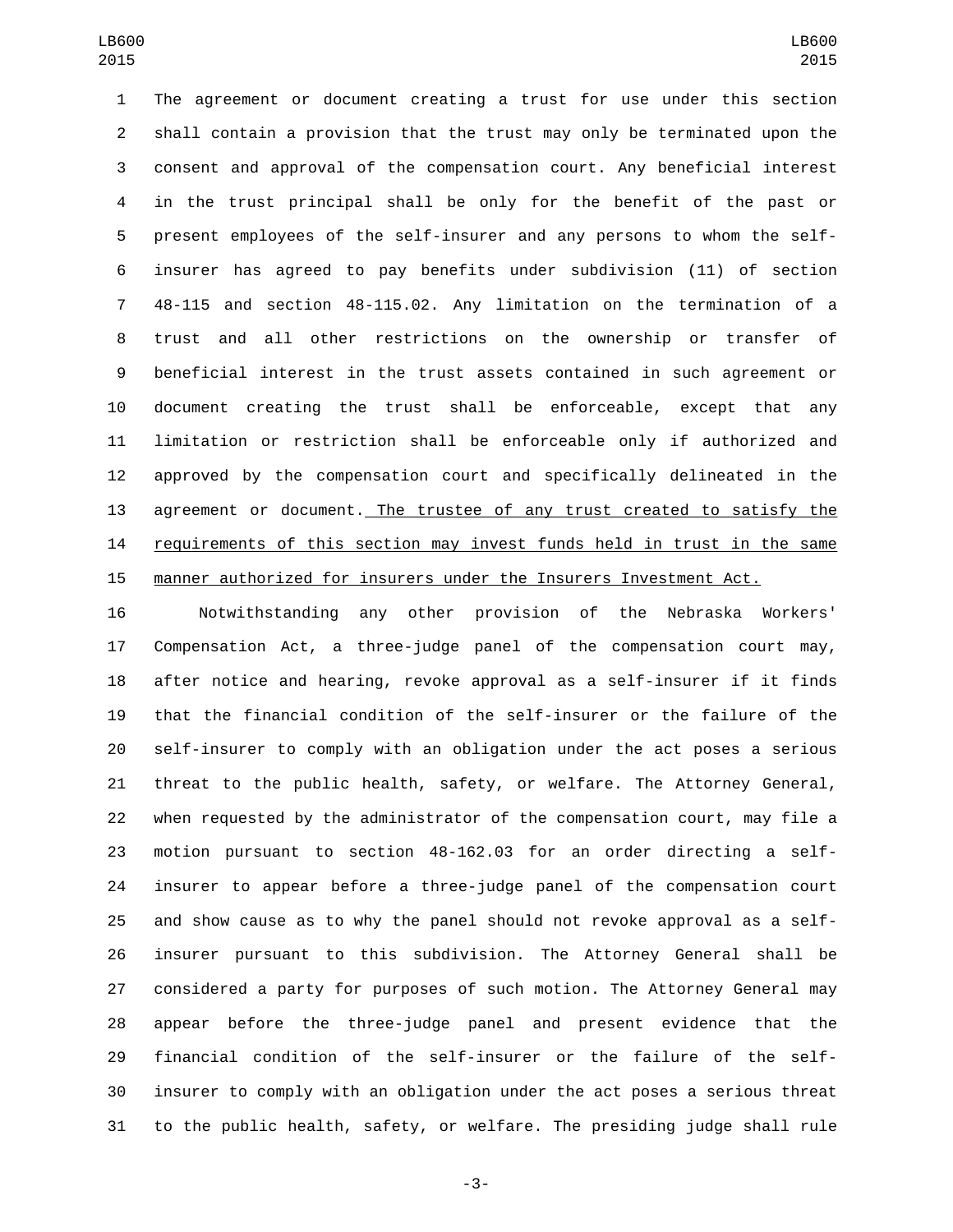on a motion of the Attorney General pursuant to this subdivision and, if applicable, shall appoint judges of the compensation court to serve on the three-judge panel. The presiding judge shall not serve on such panel. Appeal from a revocation pursuant to this subdivision shall be in accordance with section 48-185. No such appeal shall operate as a supersedeas unless the self-insurer executes to the compensation court a bond with one or more sureties authorized to do business within the State of Nebraska in an amount determined by the three-judge panel to be sufficient to satisfy the obligations of the self-insurer under the act;

 (2) An approved self-insurer shall furnish to the State Treasurer an annual amount equal to two and one-half percent of the prospective loss costs for like employment but in no event less than twenty-five dollars. Prospective loss costs is defined in section 48-151. The compensation court is the sole judge as to the prospective loss costs that shall be used. All money which a self-insurer is required to pay to the State Treasurer, under this subdivision, shall be computed and tabulated under oath as of January 1 and paid to the State Treasurer immediately thereafter. The compensation court or designee of the compensation court may audit the payroll of a self-insurer at the compensation court's discretion. All money paid by a self-insurer under this subdivision shall 21 be credited to the General Fund;

 (3) Every employer who fails, neglects, or refuses to comply with the conditions set forth in subdivision (1) or (2) of this section shall be required to respond in damages to an employee for personal injuries, or when personal injuries result in the death of an employee, then to his 26 or her dependents; and

 (4) Any security, indemnity, trust, or bond provided by a self- insurer pursuant to subdivision (1) of this section shall be deemed a surety for the purposes of the payment of valid claims of the self- insurer's employees and the persons to whom the self-insurer has agreed to pay benefits under the Nebraska Workers' Compensation Act pursuant to

-4-